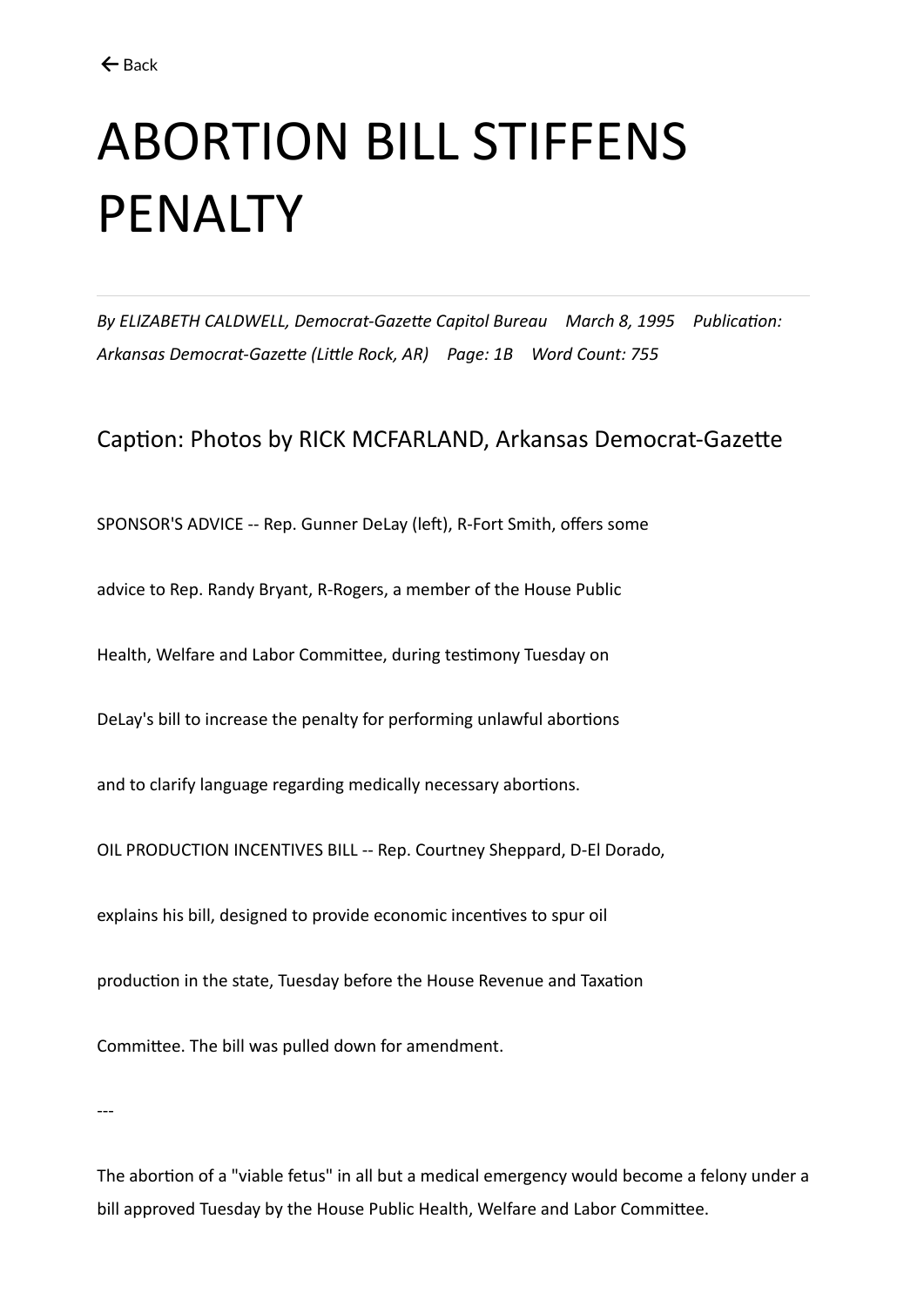House Bill 1733 by freshman Rep. Gunner DeLay, R-Fort Smith, was approved by a vote of 13- 6. It needed 11 votes to go to the House floor for consideration.

Arkansas law states that an abortion of a "viable fetus" can be performed only to protect the "life or health of the woman." Violations are classified as Class A misdemeanors, which are punishable by up to a year in jail and fines of up to \$1,000.

DeLay's bill would make the offense a Class D felony, punishable by up to six years in prison and fines of up to \$10,000.

"Viable" means the fetus can live outside the mother's womb, and law says that condition exists after the 25th week of pregnancy.

The bill also would change the conditions by which viable fetuses could be legally aborted. It would change the term "life or health of the woman" to "unless a medical emergency exists."

The bill defines "medical emergency" as a "condition which on the basis of the physician's good-faith clinical judgment so complicates the medical condition of a pregnant woman as to necessitate the immediate abortion of her pregnancy to avert her death, or for which a delay will create serious risk of substantial and irreversible impairment of a major bodily function."

When he filed the bill last month, DeLay said he was concerned about a 1992 state Department of Health report showing that 60 third-trimester abortions had been performed that year. Before the committee meeting Tuesday, DeLay admitted he had been wrong. He said the number was closer to 18. He later told committee members that he had "no idea" how many third-trimester abortions were performed in Arkansas.

Carol Nokes, head of the Arkansas Coalition for Choice, testified that Health Department officials told her that only two such abortions were performed during the 1991-92 reporting period.

Nokes said DeLay's bill is unnecessary. She said it serves only to threaten physicians and cloud their judgment with the fear of becoming felons.

Nokes read a statement from Little Rock lawyer Bettina Brownstein in which Brownstein stated that the bill would place unconstitutional restrictions on a woman's right to an abortion. Brownstein wrote that if the bill becomes law, she is ready to pursue the case to the U.S.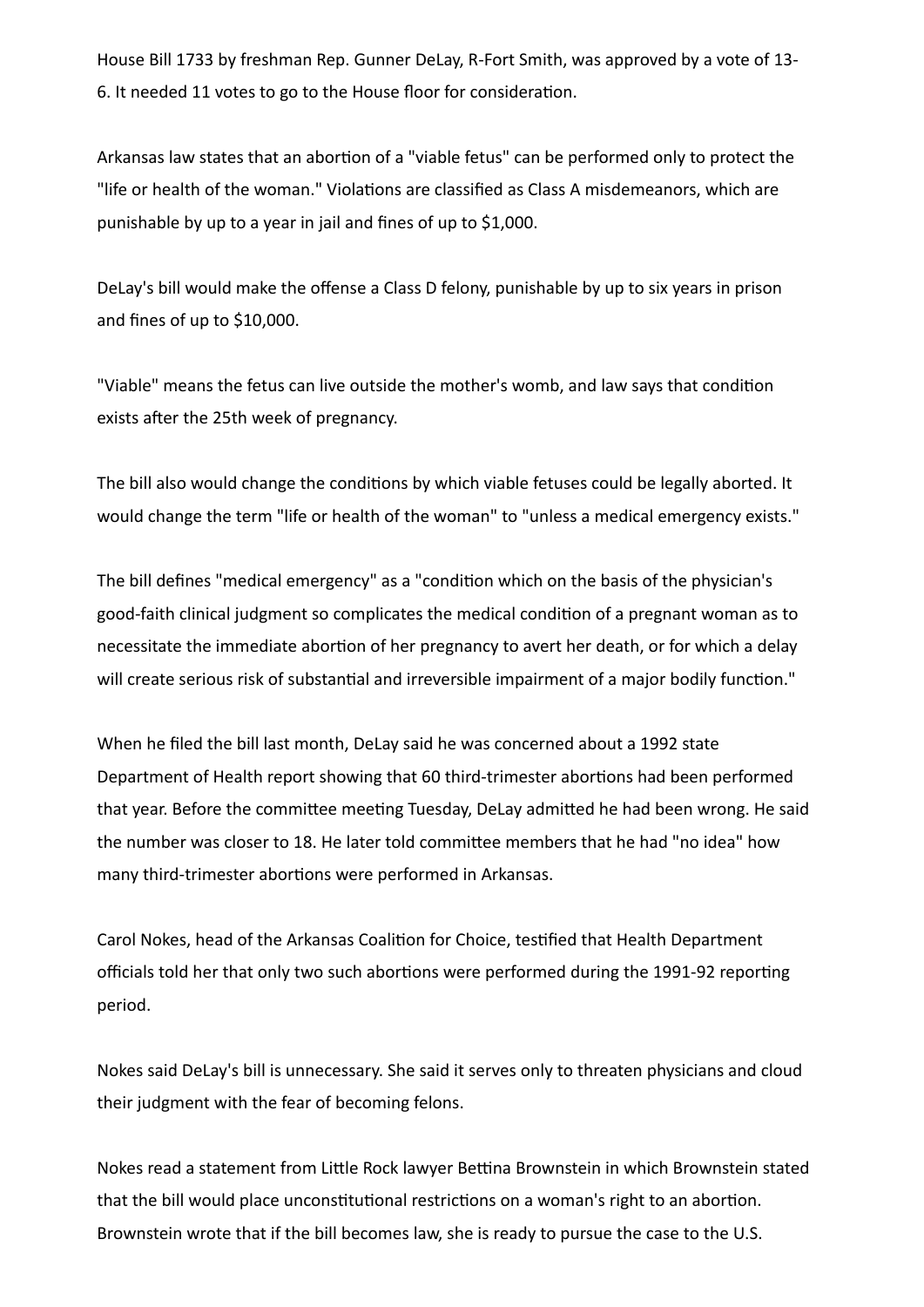Supreme Court.

DeLay said the bill's language already has been upheld in a 1992 Supreme Court ruling in a Pennsylvania case.

"We're not here to say whether we're pro-life or pro-choice or whether we're going to have abortions in this country," he said. "This is simply aimed at correcting a loophole."

He said courts have liberally construed the meaning of "life and health of the woman" and that the term could include varicose veins, high blood pressure and being emotionally unable to deal with a baby.

Rep. Judy Smith, D-Camden, told DeLay she resented him minimizing the health effects of varicose veins. DeLay said he was not being sarcastic, adding that the fetus's "right to life might outweigh the medical consequences of varicose veins."

Several legislators questioned whether the penalties called for in DeLay's bill would apply to mothers and fathers involved in abortion decisions. DeLay, a lawyer, said that would be up to prosecutors.

Dr. Orman Simmons, a Little Rock gynecologist, said the measure is designed to stop latepregnancy abortions performed for "convenience." He conceded that some doctors might stop performing medically necessary abortions because of the threat of felony charges.

Carolyn Izard, a nurse who works at a Little Rock abortion clinic, testified that women and their doctors already are acting responsibly. She said if a woman reaches the seventh month of pregnancy, it is because she wants the baby.

"How sick does she have to be" before a doctor would be allowed under DeLay's bill to perform an abortion, Izard asked.

DeLay said opponents of the bill were trying to create hysteria by mentioning pregnancy complications such as blindness and the loss of limbs.